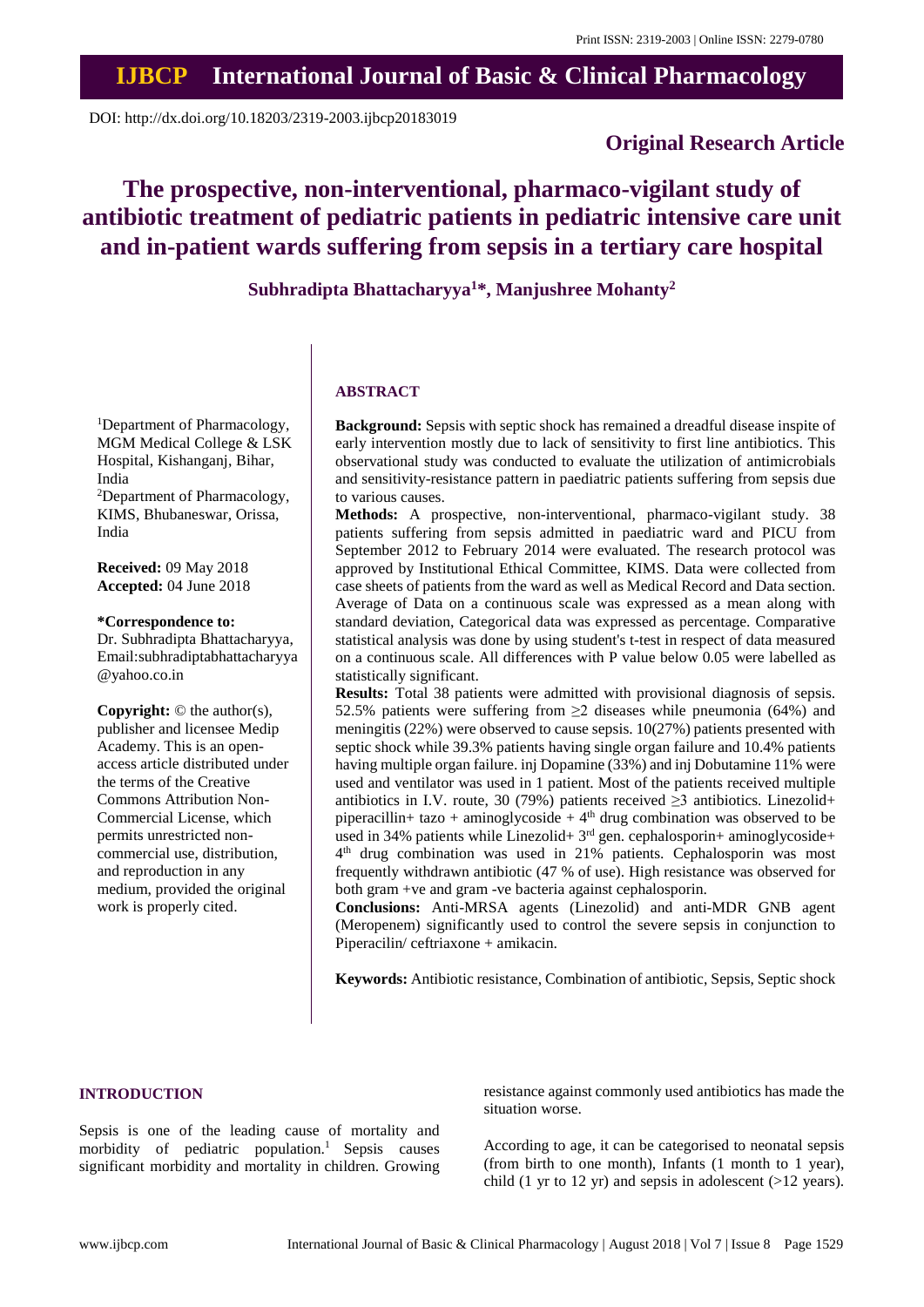Sepsis can be originated from various types of infection like bacterial, viral or fungal though no specific site of infection is found in most of the patients suffering from bacteremia or septicaemia.<sup>2</sup>

However, certain diseases or disease like states like pneumonia, meningitis, peritonitis, UTI etc if inadequately treated produce sepsis.<sup>3</sup> In significant number of patients more than one diseases co-exist (e.g., pneumonia with meningitis) in a patient. Single or Multiple organ-system failure sometimes observed in patients of severe sepsis with shock. Despite early hospitalisation with prompt antibiotic administration, high mortality rate is observed.

Ever-increasing resistance against commonly used antibiotics is responsible for treatment failure in most of the cases.

In this present work, it was tried to evaluate the patients from one month to 15 years of age admitted in PICU and Pediatric ward over a period of 18 months. The antibiotic utilization pattern was evaluated along with sensitivityresistance observed to antibiotics against isolated bacteria.

The observational study was conducted to evaluate the utilization of antimicrobials and sensitivity-resistance pattern in pediatric patients suffering from sepsis due to various causes.

## *Plan of the study*

From September 2012 to February 2014 patients admitted in pediatric ward and PICU with provisional diagnosis of SEPSIS or BACTEREMIA were evaluated.

The present study is a non-interventional, uncontrolled, open chart, pharmaco-epidemiological and pharmacovigilant study. The research protocol was approved by Institutional Ethical Committee, KIMS.

## **METHODS**

Within the study period from September 2012 to February 2014 about 70 patients were admitted in PICU and ward with proven or suspicion of sepsis of various infectious origin. Out of these patients, 38 patients have been evaluated. Data were collected from case sheets of patients from the ward as well as Medical Record and Data section of the Indoor patients receiving antibiotics along with supportive medications with provisional or confirmed BACTEREMIA OR SEPSIS.

#### *Inclusion criteria*

Patients receiving antibiotics along with supportive medications with provisional or confirmed diagnosis of sepsis suffering from various infections like pneumonia, meningitis etc.

Patients with confirmed diagnosis of sepsis who were discharged within one or two days, were excluded from the study.

### *Exclusion criteria*

- Outdoor patients were excluded.
- Patients with severe renal impairment or hepatic failure were excluded from study sample.
- Patients who died were excluded from this study.

## *Study of the drug utilization pattern*

Patients admitted in pediatric department were examined and data were collected according to pre-structured proforma. The following data were collected:

## *Demographic profile*

This includes name, age, sex, body weight of the patients. These would help to illustrate the prevalence of a particular disease on different age or weight groups. As for example, Prevalence of sepsis, pneumonia or meningitis is significantly higher in 1m-1 yr age group (Figure 1).

## *Clinical presentation*

This consists of history, brief clinical description, duration of illness, associated complaints, antibiotics taken elsewhere before admission in KIMS, previous illness or relevant family history etc.

#### *General and systemic examination*

It includes recording of heart rate, BP, anemia, jaundice and edema and weight. Weight of the patient was required for the dosage calculation.

#### *Laboratory routine and specific investigation*

Laboratory investigations like TLC, DLC, Hb%, reticulocyte count, platelet count, MP, LFT, serum urea, creatinine, uric acid etc. were done routinely.

Blood c/s, Urine c/s, sputum c/s etc. were done whenever required.<sup>4</sup>

- ABG (arterial blood gas analysis) were done in patients of sepsis from pneumonia with respiratory failure routinely.
- CSF gram stain, C/S and cytology were done after LP routinely in Meningitis patients. CSF for viral marker or LAT (latex agglutination Test) to detect bacterial antigen were done in significant number of patients.
- Pleural fluid cytology or biochemical tests were done in patients of Pneumonia with pleural effusion.
- CRP, ALK-P, PT, serum electrolytes etc were done in sepsis patients.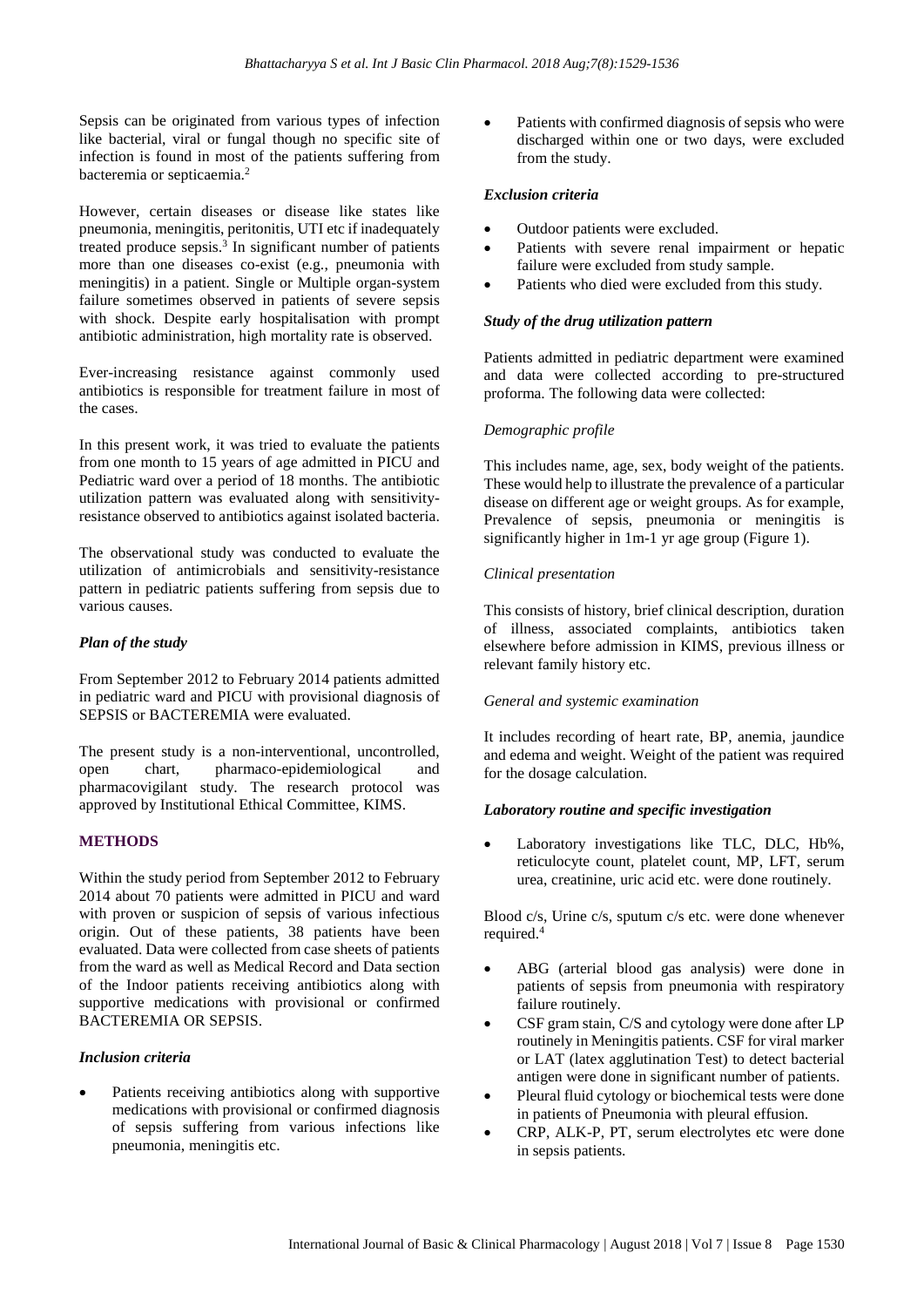## *Other investigations*

- CXR are done routinely in Pneumonia or LRTI patients and repeated during the course of treatment.
- CT- thorax, USG chest were done in complicated pneumonia patients to detect pleural effusion or pneumothorax.
- EEG were done when seizure develop in meningitis or sepsis patients.
- Fundoscopy was done before LP in meningitis patients to detect papilloedema due to increased ICP.
- In meningitis patients Audiometry in most of the patients and BERA (Brain-stem Evoked Auditory Response) in a few cases were done to detect sensorineural hearing impairment at the time of discharge from hospital.

## *Drug utilization pattern*

Data about the drugs prescribed was collected, mostly the antibiotics and antimicrobials. The route of administration, the dose, the frequency of dosing and the duration etc were noted.

## *Efficacy assessment of drugs*

## *Priary efficacy parameters*

- The clinical status of the patients was evaluated at frequent interval, from admission to discharge. The clinical improvement or deterioration was assessed in terms of various signs and symptoms, like improvement of shock and acidosis, improvement in GCS score, remission of fever, normalization of respiratory rate and pulse rate, subsidence of neck rigidity in meningitis, improvement of PAO2/ FiO2 in ventilated patients of sepsis and pneumonia etc.<sup>5</sup>
- Clinical improvement is considered as the major determining factor to evaluate the efficacy of an antimicrobial along with the safety.
- Severe sepsis patients often develop septic shock with or without single or multiple organ failure. $6,7$ Cardiovascular failure or dysfunction, respiratory dysfunction, hematologic dysfunction, neurological dysfunction or hepatic dysfunction are developed either alone or two/more than two organ-system at a time. The data regarding organ failure or septic shock were recorded from clinical notes.

#### *Secondary efficacy parameters*

## *Laboratory investigations*

- Normalization of blood count (TLC, DLC, platelet count), Hb%, BUN, serum electrolytes, CRP, Alk-P etc.
- CSF sterilization and normalization of cytology in meningitis, eradication of bacteria from blood c/s or urine c/s in sepsis, sterilization of pleural fluid or sputum in LRTI or pneumonia etc.

## *Radiological assessment*

Resolution of infiltration in CXR etc were noted in Pneumonia or LRTI, normalization of findings in CT/MRI in meningitis etc.

Adverse drug reaction monitoring.

## *Statistical analysis*

Means of data on a continuous scale was expressed along with standard deviation /Error (Mean +/- SE). Comparative statistical analysis of two means was done by using Student's t-test. For qualitative data, Chi square test was applied for comparisons of two means. All differences with P value below 0.05 were labelled as statistically significant.<sup>8,9</sup>

## **RESULTS**

#### *Patient particulars*

Among the 38 patients there were 25 male patients and 13 female patients.

Average age of the patients  $= 7.5 \pm 0.75$  (SE) yr.

Average body weight =  $23.58 \pm 2.17$  (SE)Kg.

Average days of hospitalization =  $14.4 \pm 1.17$  (SE) days.

## *Age distribution of PICU patients*

- There were 18.4% of total patients are within the age group of 1m- 1yr. 10% of total patients are within the age group of 1 yr-5 yr and 29% patients are within the age group of 5-10 yr. 40% patients are within the age group of 10yr-15 yr (Figure 1).
- There is significantly higher percentage of patient density (year wise) in the age group of 1m-1 yr (Chisquare applied,  $p < 0.05$ ).



**Figure 1: Age distribution of sepsis patients in PICU.**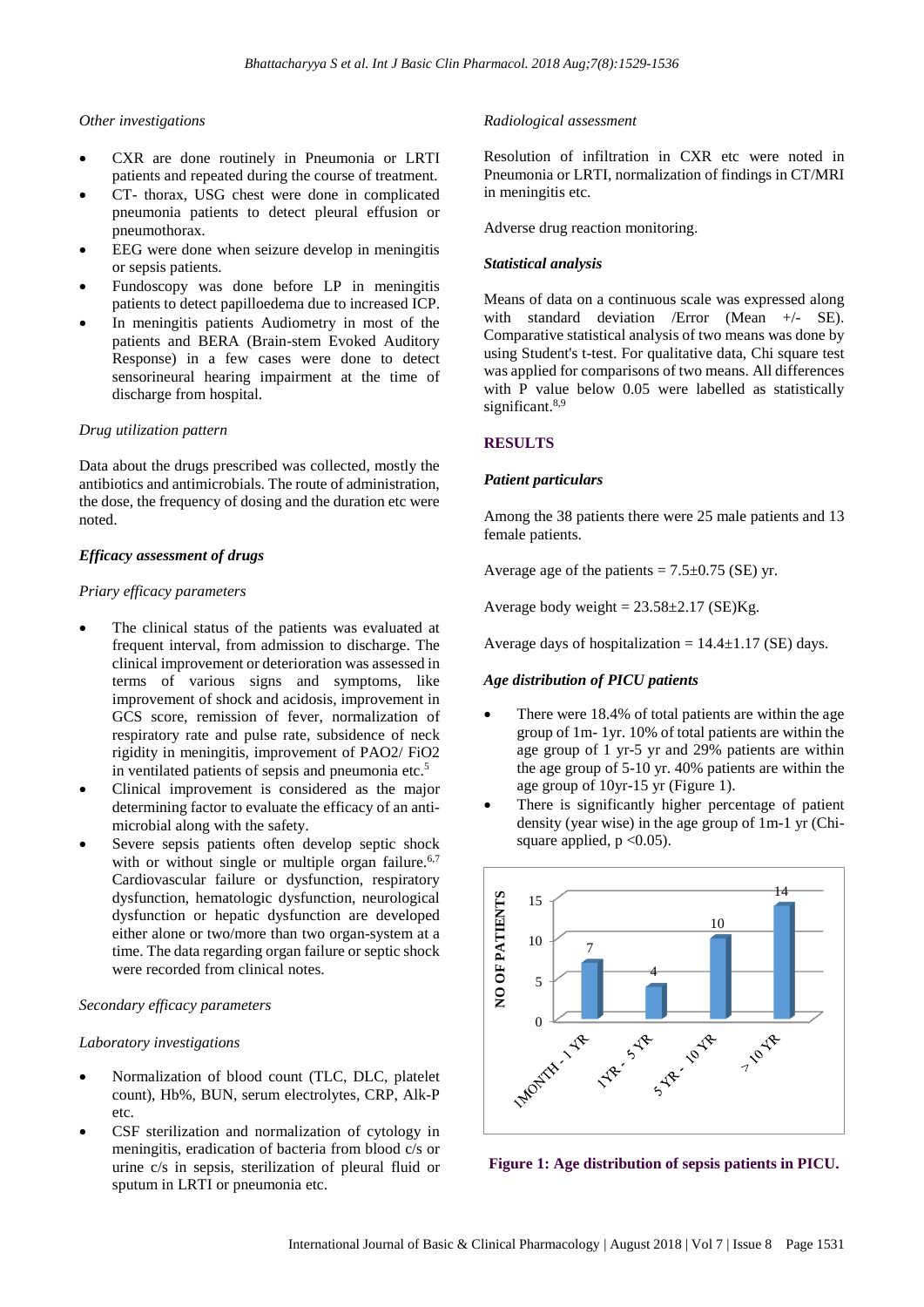



#### *Diseases assosiated with sepsis*

Among the 38 patients evaluated, 10 (27%) patients presented with septic shock.

- It was found that 39.3% have failure of one organ, 10.4% patients have multi-organ failure. However, 50% patients did not develop any organ failure.
- Pneumonia or LRTI (64%) has been found to be most frequent disease to cause bacteremia or septicemia. In considerable number of patients pneumonia was co-existed with meningitis or UTI or bacillary dysentery (Figure 2).
- Meningitis (22%) alone or co-existing with pneumonia or UTI etc. has been found to be second most frequent cause to develop septicemia.<sup>10</sup>
- In significant number of patients  $(2.5\%)$  viral or fungal infection had contributed to complicate the existing illness.
- In 52.5% patients two or more than two diseases (e.g; pneumonia with meningitis with/without age) were co-existing.

#### *Supportive treatments*

#### *Ionotropes*

Septic shock was initially treated with iv fluids. Inj dopamine 5-10µg/kg/min was most commonly used ionotropes. Inj dopamine was used in 33% cases. Inj dobutamine (11%) was added in a few cases.

- *Anticonvulsants:* Sepsis patients often present with seizure and febrile convulsion. Anti-epileptic drugs were used in 5.4% cases.
- Steroids: Inj dexamethasone was used 11% patients.
- *Inj calcium-gluconate:* Inj Ca-gluconate was used in 8.3% cases.
- Ventilator: In 1 patient ventilator was used.



**Figure 3: Different patients to receive multiple drugs.**

As sepsis is an emergency condition most of the patients were immediately treated with combination of antibiotics in intravenous route along with supportive measures.<sup>11-13</sup>

- On an evaluation of empirical therapy, treatment was started with one drug regimen in 5 (13.2%) though Out of 5 only two patients completed their treatment successfully with single antibiotic.
- In 21 (55%) patients treatment were started with two antibiotics regimen. Only 6 out of 21 patients completed their treatment with having two drugs and in 15 patients ≥1 drugs were added.
- In  $11(29%)$  patients treatment were started with three drug regimen, only in 1 or 2 patients there was alteration/addition.
- There were  $12$  (31.6%) patients were found to have three drugs; 30 (79%) patients received three or more than three antibiotics during their illness whereas 18  $(47.4\%)$  patients received  $\geq$  four drugs (Figure 3).
- In  $5(13.1\%)$  patients treatment was started with one I.V. antibiotic however in three of them one or more antibiotics were added.
- In 12  $(31.5\%)$  patients either one or more antibiotics were replaced by other after the empirical regimen was started (e.g., Inj Linezolid was added or Inj Ceftriaxone was replaced by Inj Piperacillin, etc.).

#### *Different combinations of antibiotics used*

Used Drug combinations can be enumerated as follows:

- $Linezolid + cefotaxim/ceftriaxone$ amikacin/gentamicin  $\pm 4$ <sup>th</sup> drug= 21% patients
- Linezolid+ piperacillin + amikacin/gentamicin $\pm 4$ <sup>th</sup>  $drug = 34%$
- Carbapenem+ beta lactam +  $3<sup>rd</sup>$  drug=10.5%
- Betalactam + aminoglycoside +  $3<sup>rd</sup>$  drug=18%
- $Piperacillin ± bli + aminoglycoside = 8.3%$
- $Cephalosporin±bli + aminoglycoside= 5.5%$
- $\bullet$  3<sup>rd</sup> drug= tab cefuroxime/ tab ofloxacin/ tab azithro; 4 th drug= antifungal/ anti malarial/ ATT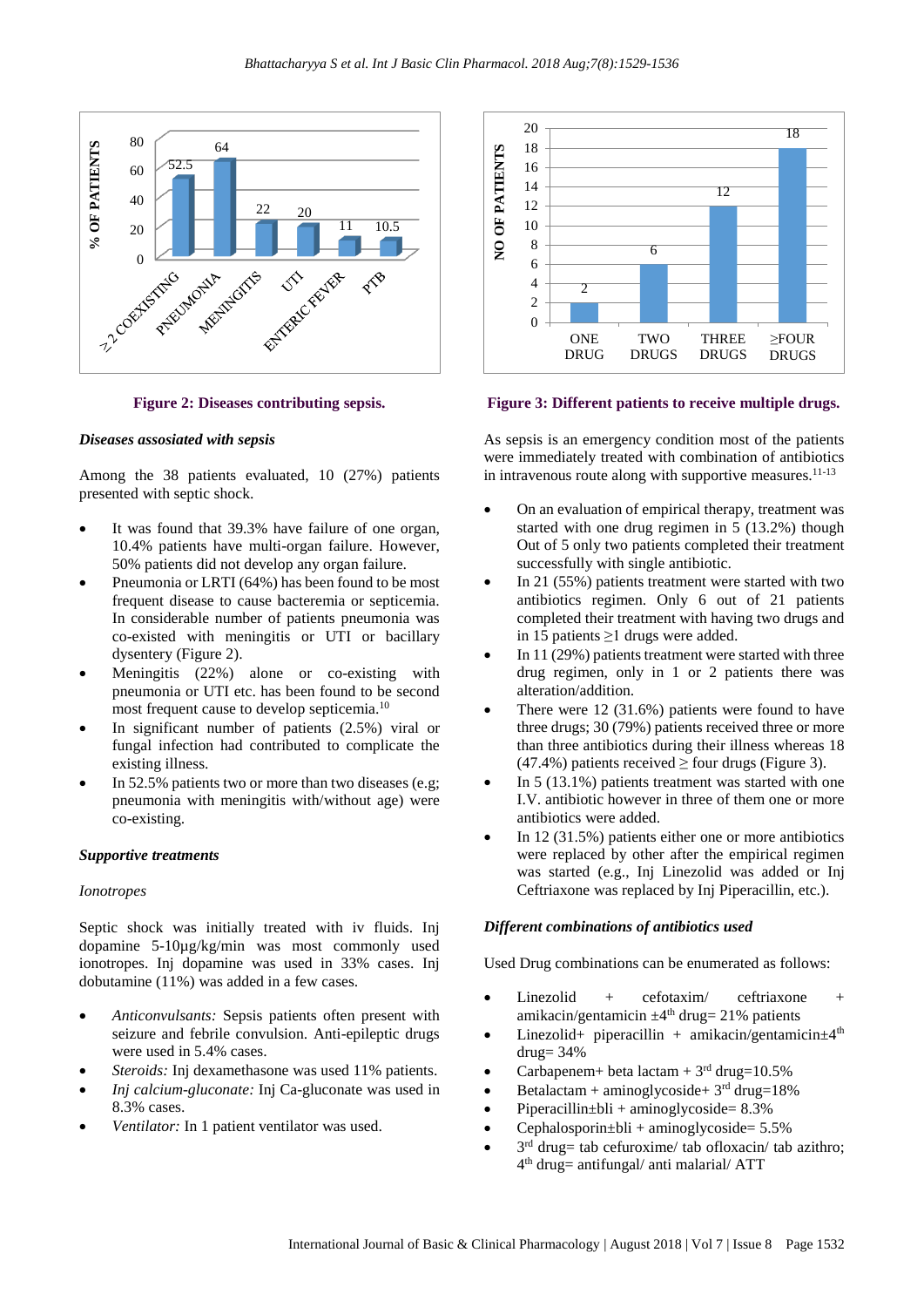



#### **Figure 4: Different drug combinations.**

- There is 79% of patients received three or more than three drugs.
- Among them 21% received linezolid + cephalosporin+ aminoglycoside ±4th drug combination. 34% patients received linezolid+ piperacillin+ aminoglycoside+ 4th drug combination.10.5% patients received carbapenem+  $β$ -lactam + 3<sup>rd</sup> drug combination and 18.4% patients received β-lactam + aminoglycoside +  $3<sup>rd</sup>$  drug combination (Figure 4).
- In 11 (28.9%) patients the existing empirical regimen was totally replaced by new drug regimen (e.g., Combination of Inj Pipzo and Inj Amikacin were replaced by Inj Linezolid and Inj Meropenem).

#### *Duration of use*

On average the different drugs were used are as following; Linezolid (10 days), Imipenem (9 days), Piperacillin-tazo (9 days), Cephalosporin (8 days), Amoxi-clav (7 days), Aminoglycoside (7 days) and Macrolide (3 days).

## *Individual antibiotics*

• Aminoglycoside (22.4% of total antibiotic use) and Cephalosporin (18%) were two most frequently used drugs followed by Piperacillin+tazobactum (11.2%), Quinolone (7.8%), Amoxi-clav (5%) and Macrolide (3.9%).

#### *Use of cephalosporin*

- Ceftriaxone±β-LI was the most frequently used cephalosporin (87%) (Figure 5).
- Use of cephalosporin was found to be limited within second and third generation. Fourth generation cephalosporin like Cefepime or Cefpirome were not used.
- Inj ceftriaxone±sulbactum was used in dose of 50mg/kg I.V B.D.

• Inj cefoperazone ±tazobactum was used in a dose of 50 mg/kg I.V B.D for moderate infection. For severe infection the dose was found to be 110 mg/kg I.V B.D.



#### **Figure 5: Use of different cephalosporins.**

## *Use of quinolone (7.8%)*

Ofloxacin (70%) and Ciprofloxacin (30%) were the most frequently used quinolones.

## *Use of macrolide (3.9%)*

Azithromycin (87.5%) and Clarithromycin (12.5%) were mostly used. Azithromycin was used orally in a dose of 11.4 mg/kg OD. Clarithromycin was used orally in a dose of 9.3 mg/kg BD.

#### *Use of penicillin*

- Piperacillin±βLI (57%) was the most frequently used Penicillin followed by Ampicillin±cloxacillin (27%) and Amoxicillin±βLI.
- Piperacillin was used in the dose range of 75- 120mg/kg I.V TDS.
- Inj Ampicillin/amoxicillin + cloxacillin was used 40mg/kg/dose I.V QDS/TDS.
- In oral form Amoxi+ clav or Amoxicillin+ cloxacillin was used 20mg/kg/dose TDS.

#### *Use of aminoglycosides (22.4%)*

- Amikacin (82.5%) was most commonly used followed by Gentamicin (7.5%) and Netilmycin (10%).
- Inj Amikacin was used in the dose range of 7.5- 10mg/kg I.V. BD. Inj Netilmycin was used 16mg/kg I.V B.D. Inj Gentamicin was used 2.2mg/kg I.V B.D.

## *Use of anti-MRSA and carbapenem*

Linezolid was given to total 21 patients. Among them in 5 patients it was given empirically at the beginning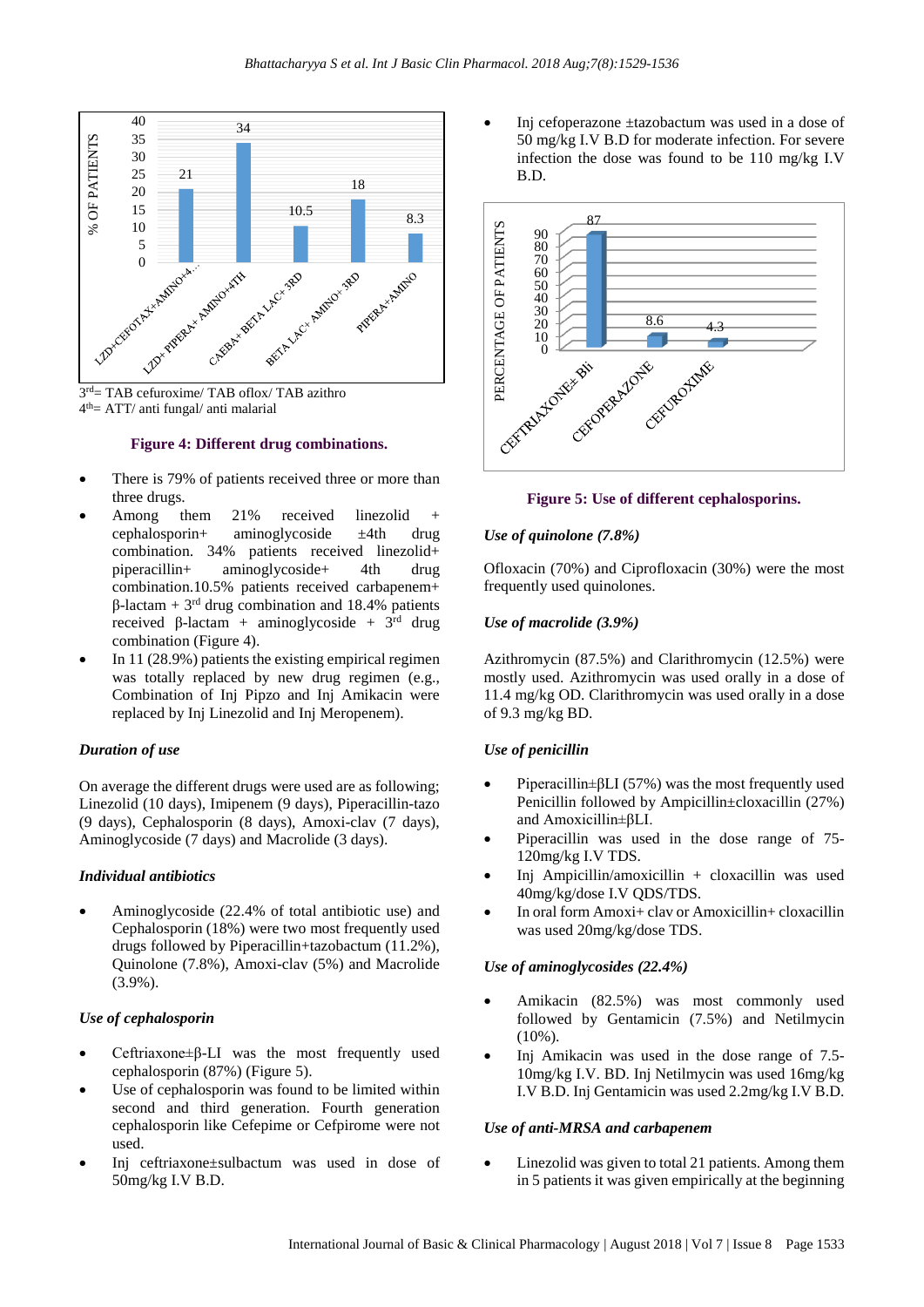and in 16 patients it was added later when gram positive cocci like staph. hemolyticus were isolated (Figure 6).

- Inj Linezolid was used in a dose of 10 mg/kg/dose I.V TDS/B.D.
- Once the patient was stabilized, oral formulations (tab/syrup) were used instead of I.V. in about 15 patients.
- In one patient Inj Linezolid was withdrawn due to thrombocytopenia.
- Inj Vancomycin was used in a dose of 10 mg/kg/dose I.V. TDS/QDS in 2 patients.
- Meropenem was used in 7 patients. In 5 cases it was added later on. The dose was 20 mg/kg I.V. TDS or 50mg/kg I.V BD.
- In four patients (10.5%) both Linezolid and Meropenem were used.<sup>14</sup> Among them in 2 patients both the drugs were started from beginning.

Antifungals were used in 4% patients.

## **DISCUSSION**

### *Alteration/addition or withdrawal of antibiotics*



**Figure 6: Use of linezolid and carbapenem.**

- Among the first line antibiotics aminoglycoside was used in 26 (68%) patients, cephalosporin±βLI was used in 26 (68%) patients, piperacillin±βLI in 12 (31.6%) and Amoxi-clav in 8 (21%) patients.
- Cephalosporins were withdrawn in 11 patients (42.3% withdrawal), aminoglycoside in 3 patients (11.5% withdrawal), piperacillin±βLI in 2 patients (16.7% withdrawal) and Amoxi-clav in 2 patients (25% withdrawal). Meropenem was continued in all the given patients (Figure 7).
- On applying chi square test significant variation in percentage of antibiotic withdrawal  $(p<0.001)$  was observed which corroborated the findings in the sensitivity-resistance pattern found in the isolated bacteria.
- Among the second line drugs linezolid was used in 21 (55%) patients, meropenem 7 (18.4%), quinolone

7 (18.4%), Macrolide 4 (10.4%) and vancomycin 2 (5.3%) patients (Figure 8).

Linezolid was withdrawn in 2 patients, vancomycin in 1 patient, quinolone in 2 patients.



#### **Figure 7: Use and withdrawal of antibiotics.**

- When no bacteria was found but severity of infection was not decreased, inj linezolid/vancomycin for gram positive coverage and inj piperacillin /meropenem for gram negative coverage were administered simultaneously.<sup>15</sup>
- In 4 patients Linezolid and Meropenem both were used.
- Isolated gram +ve bacteria had shown high resistance against commonly used antibiotics.
- Poor sensitivity was observed for 3rd generation cephalosporin±βLI against gram positive (5.5%) and gram -ve (23.5%).
- Linezolid and vancomycin had shown 100% sensitivity to gram +ve bacteria.
- Effective sensitivity against gram -ve observed in carbapenem (72%), aminoglycoside (64.7%), piperacillin±βLI (57%) and Quinolone (58%) (Figure 9).



**Figure 8: Use and withdrawal of anti-MRSA/ carbapenem.**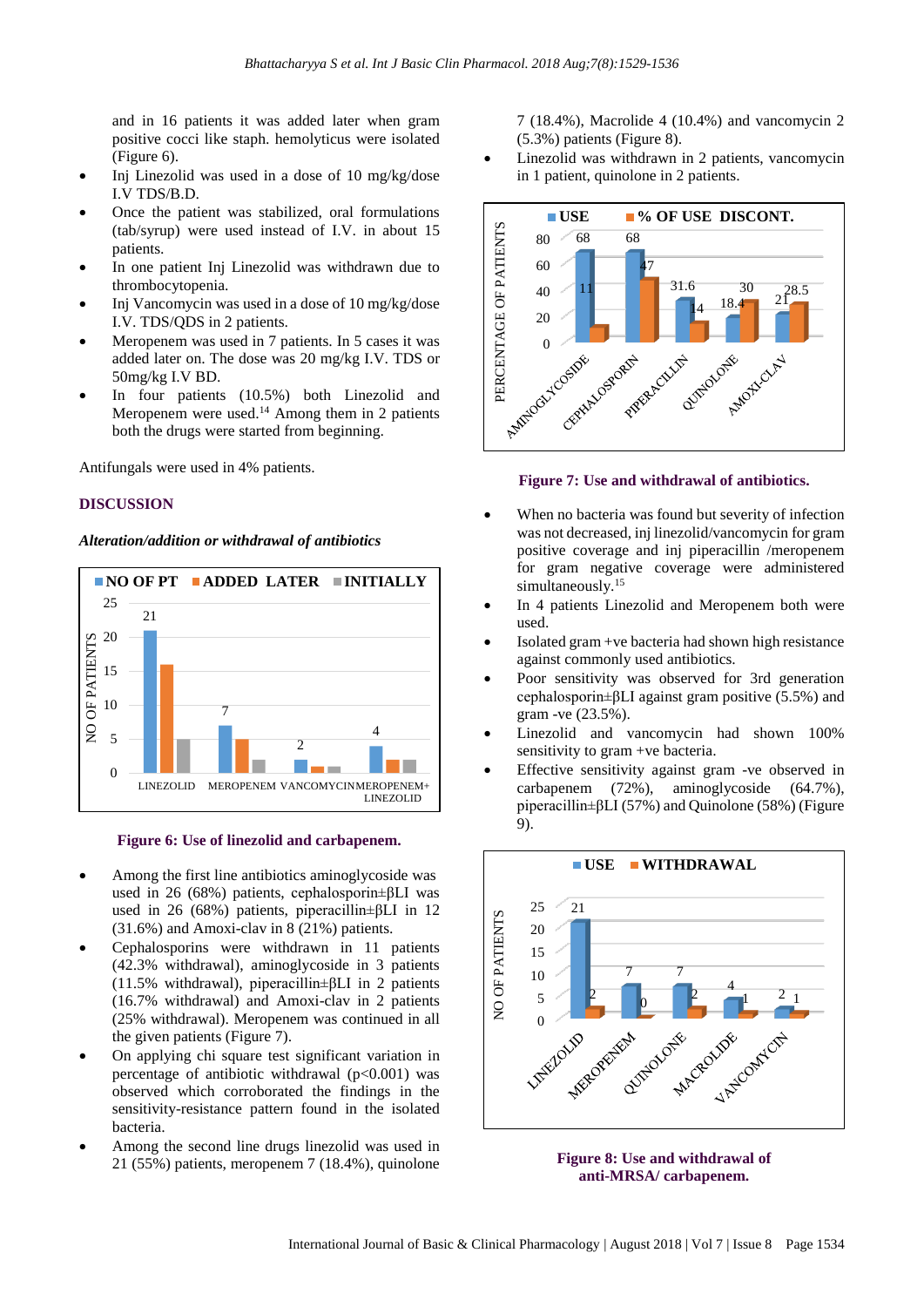



#### *Complications in sepsis patients in PICU and ward*

- The patients admitted in ward or PICU with provisional diagnosis of sepsis often present with fever or hypothermia, altered mental status, features of septic shock like increased CRT, non-measurable BP or non-palpable pulses etc.
- Among the 36 patients evaluated, 10 (27%) patients presented with septic shock. $6,7$

#### *Severity of sepsis according to diseases*

It was observed that severity of sepsis was varied according to diseases of origin, however in most of the cases two or more than two diseases were (e.g., pneumonia with tuberculosis or meningitis with pneumonia etc) present in a patient. To receive more than three antibiotics and mean duration of hospitalisation were considered the parameters of severity of sepsis. The patients can be categorised according to diseases of origin in following groups:

- *Sepsis predominantly originating from Pneumonia:* 14 (87.5%) patients received  $\geq$ 3 antibiotics, 9 (56%) patients to receive ≥4 antibiotics and mean duration of hospitalization was  $12.5 \pm 5.34$  days (Figure 10).
- *Sepsis predominantly originated from Tuberculosis:* 4 (100%) patients received ≥3 or 4 antibiotics (besides ATT) and mean duration of hospitalization was 28±5.83 days.
- *Sepsis predominantly originated from Meningitis:* 2 (33%) patients received  $\geq$ 3 or 4 antibiotics and mean duration of hospitalization was 9±3.11 days.
- *Sepsis with undiagnosed cause:* 2 (50%) patients received  $\geq$ 3 antibiotics, 1(25%) patients to receive  $\geq$ 4 antibiotics, and mean duration of hospitalization was  $10\pm 3.55$  days.
- *Sepsis from viral/bacterial/protozoal infection:* 7 (100%) patients received  $\geq$ 3 antibiotics, 4 (57%) patients to receive ≥4 antibiotics and mean duration of hospitalization was 17±7.61 days.



## **Figure 10: Number of patients (in different diseases) to receive ≥3 antibiotics and mean duration of hospitalisation (days).**

However, since the severity of sepsis among 20 patients was very high, four or more than four antibiotics were administered during their treatment period. It was found that 100% of patients of sepsis originating from Pulmonary tuberculosis, 56% patients with pneumonia and 57% patients of viral/bacterial/protozoal infection required ≥4 antibiotics (Figure 11).

Applying chi-square test it was found  $p<0.001$  i.e. the variation of severity of sepsis among different groups were due to type and severity of diseases/infections not by chance.

Patients with severe or very severe sepsis were deliberately included in the study that masks the actual scenario of sepsis in PICU and pediatric wards. For categorization of sepsis patients into moderate/severe or very severe, clinical notes from the case sheets were entirely followed.



### **Figure 11: Percentage of patients of different diseases to receive ≥4 antibiotics.**

No sepsis severity scale like, The Pediatric Logistic Organ Dysfunction (PELOD) score or The Pediatric multiple